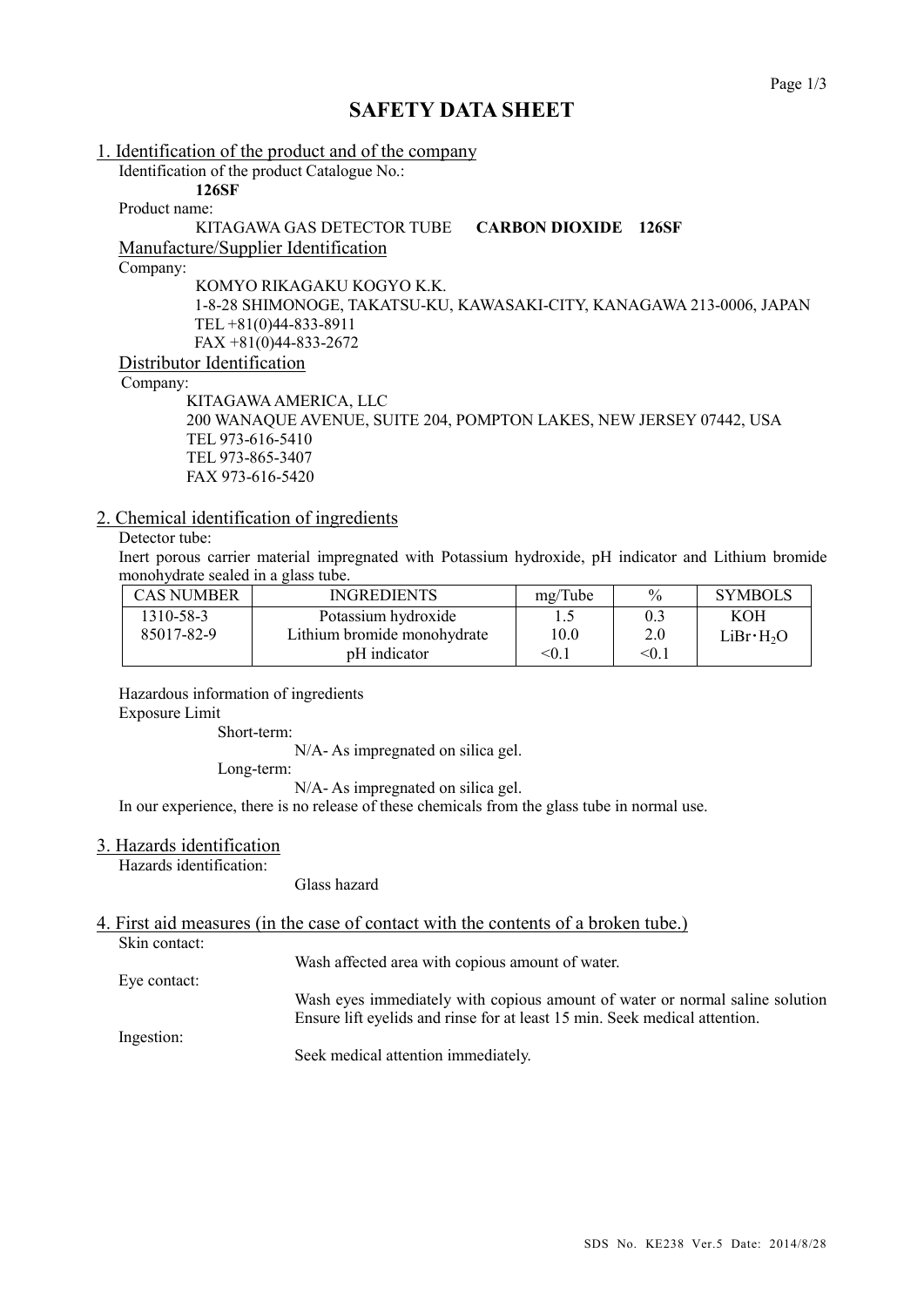|                                                        | <u>5. Fire fighting measures</u><br>Flash point: |                                                                                                                                                               |
|--------------------------------------------------------|--------------------------------------------------|---------------------------------------------------------------------------------------------------------------------------------------------------------------|
|                                                        |                                                  | Non-combustible                                                                                                                                               |
|                                                        | Extinguishing media:                             | All known extinguishants can be used.                                                                                                                         |
|                                                        | Special fire fighting Procedures:                |                                                                                                                                                               |
|                                                        | Unusual fire & Explosion hazards:                | None<br>Negligible fire hazard when exposed to heat or flame.                                                                                                 |
| 6. Accidental release measures<br>Personal protection: |                                                  |                                                                                                                                                               |
|                                                        |                                                  | Do not pick up broken glass with bare hands if the tube is broken Cover with<br>inert absorbent such as vermiculite. Sweep up and contain for waste disposal. |
|                                                        | <u>7. Handling and storage</u>                   |                                                                                                                                                               |
|                                                        | Handling & use:                                  | Ensure the instructions for use are followed. Safety glasses and gloves should be<br>worn to prevent injury from splintering glass.                           |
|                                                        | Storage:                                         | Keep away from direct sunlight and store at 25 degree C or lower.                                                                                             |
|                                                        | <u>8. Exposure control/personal protection</u>   |                                                                                                                                                               |
|                                                        | Respiratory protection:                          | Not applicable                                                                                                                                                |
|                                                        | Ventilation:                                     | Not applicable                                                                                                                                                |
|                                                        | Other protective equipment:                      | Safety glasses and gloves                                                                                                                                     |
|                                                        | 9. Physical/Chemical properties                  |                                                                                                                                                               |
|                                                        | Appearance:                                      | Pink layer and white layers sealed in a glass tube.                                                                                                           |
|                                                        | Boiling point:                                   | Not applicable                                                                                                                                                |
|                                                        | Melting point:                                   | Not applicable                                                                                                                                                |
|                                                        | Specific gravity $(H_2O=1)$ :                    | Not applicable                                                                                                                                                |
|                                                        | Evaporation rate (BuOAc=1):                      | Not applicable                                                                                                                                                |
|                                                        | Solubility in water:                             |                                                                                                                                                               |
|                                                        | Vapour pressure:                                 | Not applicable                                                                                                                                                |
|                                                        | Vapour density:                                  | Not applicable                                                                                                                                                |
|                                                        |                                                  | Not applicable                                                                                                                                                |
|                                                        | 10. Stability and Reactivity                     |                                                                                                                                                               |
| Stability:                                             |                                                  | Stable at under ambient temperatures and pressures.                                                                                                           |
|                                                        | Incompatibilities:                               | Not applicable                                                                                                                                                |
|                                                        | Hazardous decomposition products:                | None                                                                                                                                                          |
|                                                        | Hazardous polymerization:                        | None                                                                                                                                                          |
|                                                        |                                                  |                                                                                                                                                               |